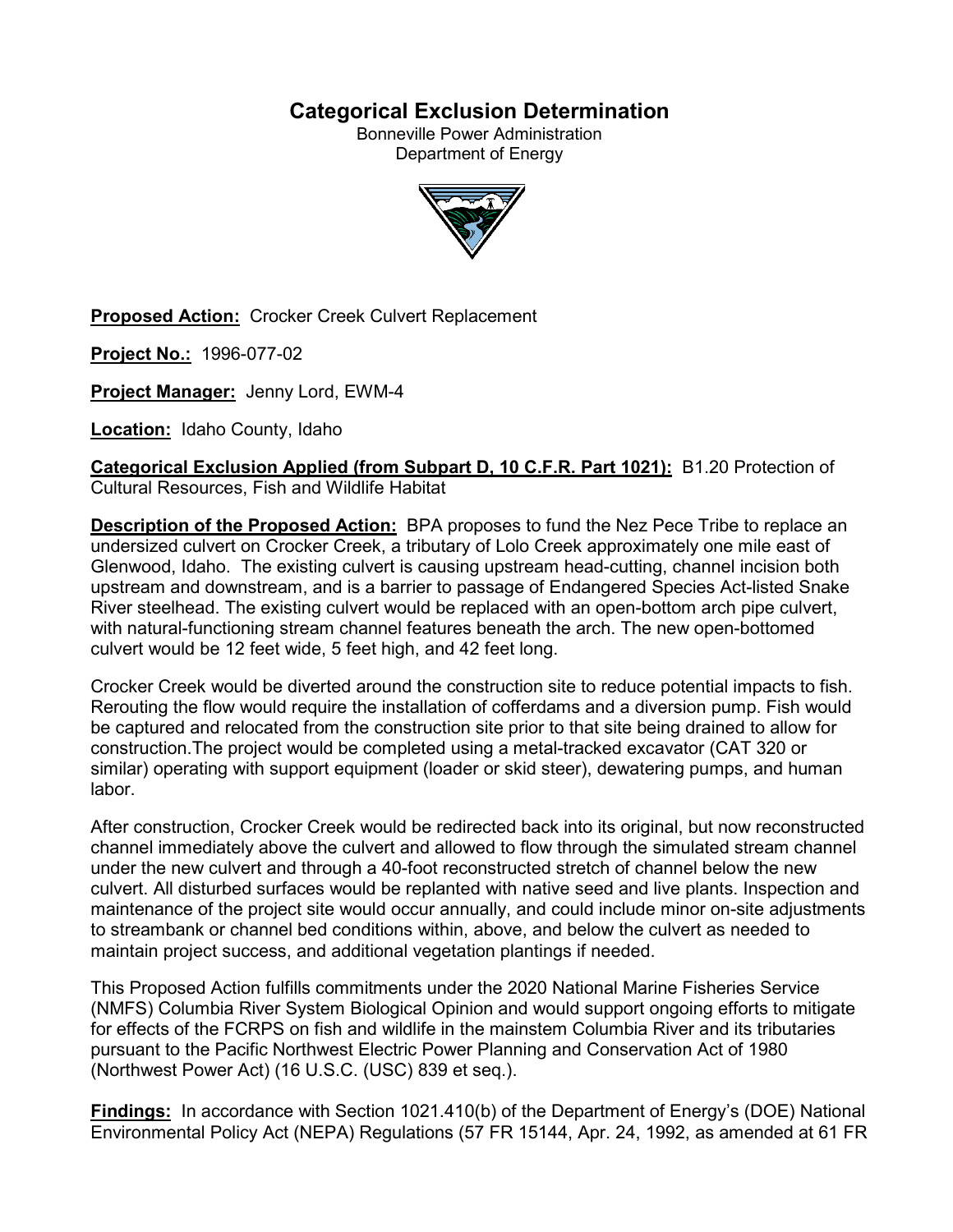36221-36243, Jul. 9, 1996; 61 FR 64608, Dec. 6, 1996, 76 FR 63764, Nov. 14, 2011), BPA has determined that the proposed action:

- 1) fits within a class of actions listed in Appendix B of 10 CFR 1021, Subpart D (see attached Environmental Checklist);
- 2) does not present any extraordinary circumstances that may affect the significance of the environmental effects of the proposal; and
- 3) has not been segmented to meet the definition of a categorical exclusion.

Based on these determinations, BPA finds that the proposed action is categorically excluded from further NEPA review.

*/s/ Robert W. Shull* Robert W. Shull Contract Environmental Protection Specialist CorSource Technology Group

Reviewed by:

*/s/ Chad Hamel* Chad Hamel Supervisory Environmental Protection Specialist

Concur:

*/s/ Katey C. Grange May 16, 2022* Katey C. Grange Date NEPA Compliance Officer

Attachment(s): Environmental Checklist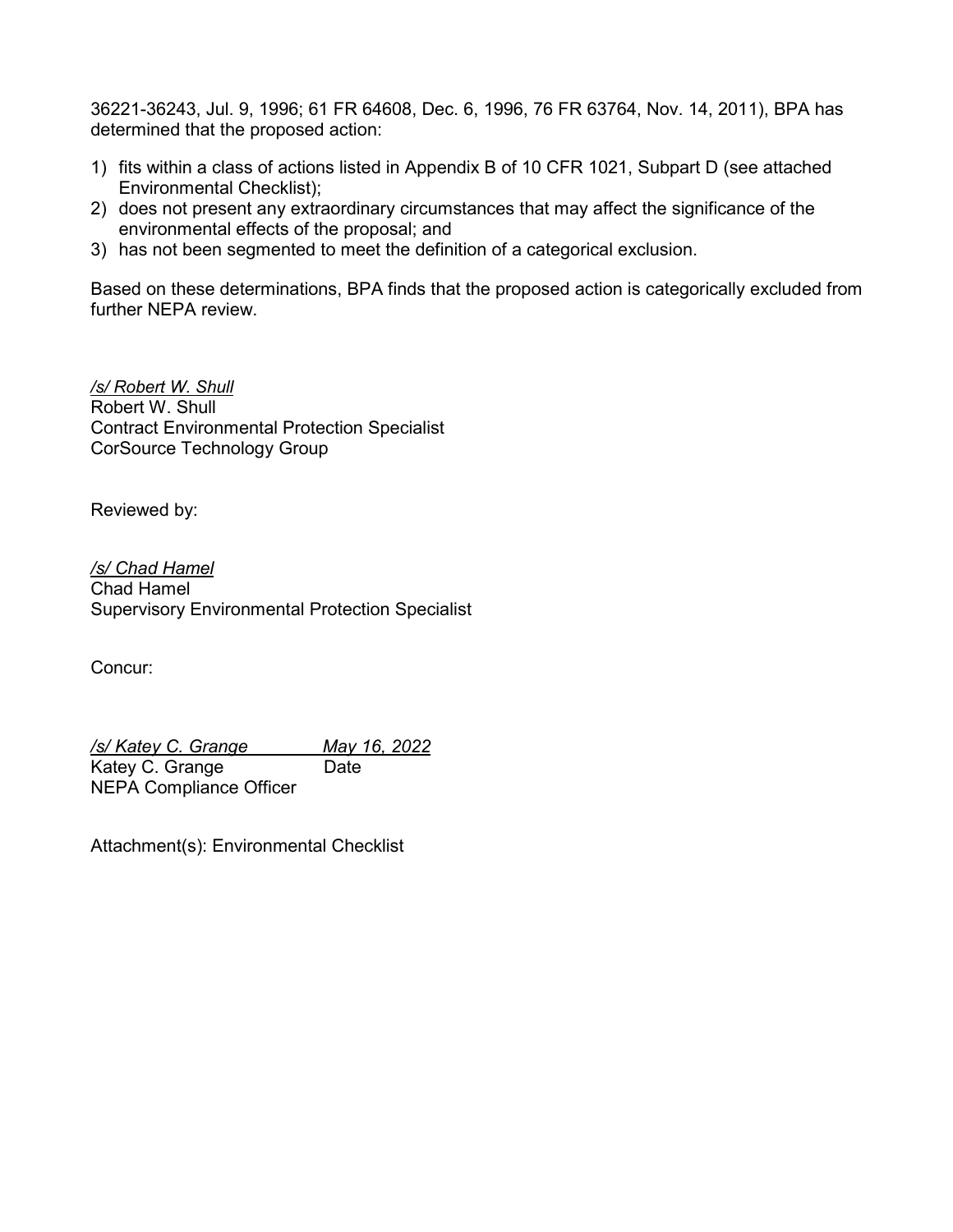# **Categorical Exclusion Environmental Checklist**

This checklist documents environmental considerations for the proposed project and explains why the project would not have the potential to cause significant impacts on environmentally sensitive resources and would meet other integral elements of the applied categorical exclusion.

**Proposed Action:** Crocker Creek Culvert Replacement

## **Project Site Description**

The project area reach of Crocker Creek is located within agricultural lands used primarily for livestock pasture and hay production. Riparian vegetation is confined to the stream corridor and inset floodplain. Outside of the stream and inset floodplain, the vegetation is primarily made up of natural grasses and hay meadow with nearby stands of conifer forest in various sucessional stages.

## **Evaluation of Potential Impacts to Environmental Resources**

## **1. Historic and Cultural Resources**

Potential for Significance: No

Explanation: BPA consulted with the Nez Perce Tribe and the Idaho State Historic Preservation Office (SHPO) on the effects of the project based on a 33 acre intensive survey conducted by the Nez Perce Tribe Cultural Resource Program. Though a site near the project site was determined eligible for listing in the National Register of Historic Places, BPA determined, and the Nez Perce Tribe and Idaho SHPO concurred, that the proposed culvert replacement work would not alter the character-defining features of the site and thus have no adverse effect on the feature. Additionally, all culvert replacement work would be monitored by a qualified cultural resources monitor.

## **2. Geology and Soils**

Potential for Significance: No

Explanation: There would be minor, temporary, impacts to soil from increased erosion potential during construction activities. Sediment control BMPs would be installed prior to project implementation to minimize potential for in-stream turbidity or excessive runoff during construction. Work area would be isolated by rerouting water around the work area to minimize erosion and turbidity.

## **3. Plants (including Federal/state special-status species and habitats)**

Potential for Significance: No

Explanation: No special-status plants, including Endangered Species Act (ESA)-listed species, are known to be present. There would be temporary impacts to existing vegetation from heavy equipment excavation for culvert replacement and 40 feet of stream channel reconstruction below the culvert); Post construction plantings and long-term monitoring would re-establish native upland and riparian plant communities.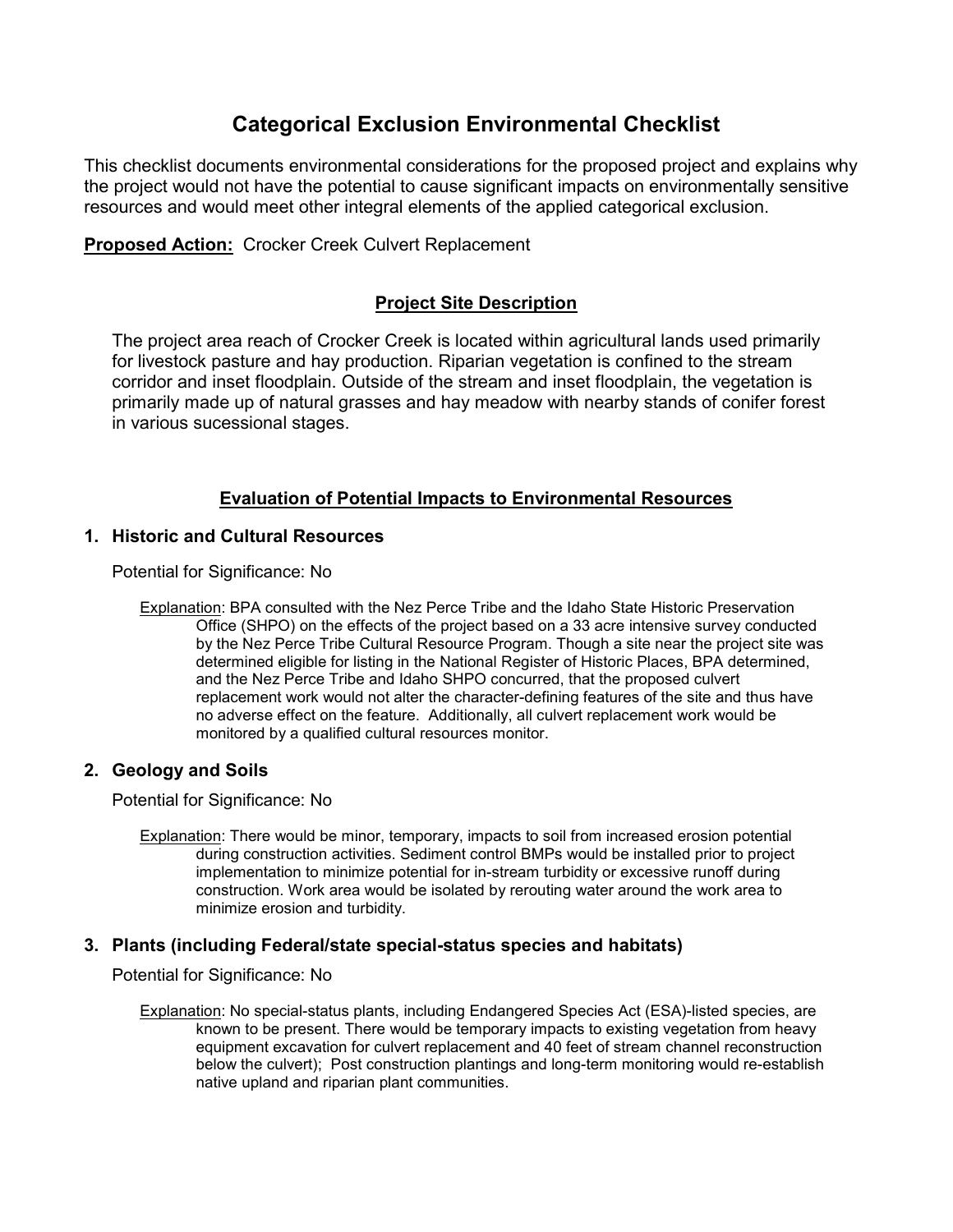## **4. Wildlife (including Federal/state special-status species and habitats)**

Potential for Significance: No

Explanation: No Federal/state special-status wildlife species or habitats are within the project site. No habitats would be modified to any degree that might permanently displace resident wildlife, though some may be temporarily displaced by disturbance from construction activities. Human presence and activity associated with construction would temporarily disturb and displace nearby wildlife, but long-term displacement resulting in competition for nearby habitats is unlikely.

## **5. Water Bodies, Floodplains, and Fish (including Federal/state special-status species, ESUs, and habitats)**

Potential for Significance: No

Explanation: ESA-listed Snake River steelhead are present in the project area. The project is covered under the HIP Biological Opinion under Section 7 of the ESA with Project Notification Form number 2022024. The project sponsor would adhere to all applicable sitespecific conservation measures identified in the HIP consultation and approval, including turbidity monitoring requirements and in-water work timing. No state-listed special-status species occupy the project area.

Culvert replacement would occur at low flows and would require diversion of the creek by pumping and piping the creek flow around the construction site. Fish removal would be completed via electrofishing before work within the stream channel begins. Electrofishing is stressful on fish and potentially harmful, but the number of fish affected would be few and from only a small area of the stream.

Some aquatic invertebrates and amphibians may be displaced or killed by the culvert installation at the inlet and outlet of the culvert, but quick re-occupation of these small sites by the same or other members of the same classes of animals following construction is anticipated.

A Clean Water Act Nationwide Permit 27 (NWS-2020-724) was obtained to ensure the project meets national water quality standards.

#### **6. Wetlands**

Potential for Significance: No

Explanation: No wetlands are present in the project area.

## **7. Groundwater and Aquifers**

Potential for Significance: No

Explanation: There would be no groundwater withdrawal. There would be some miniscule potential for contamination of groundwater from fuel or fluid drips or spills from the equipment used for culvert replacement, but spills and drips with the volume necessary to contaminate groundwater is unlikely. Onsite spill kits would also minimize the potential for spills and drips to be of sufficient quantity to contaminate groundwater.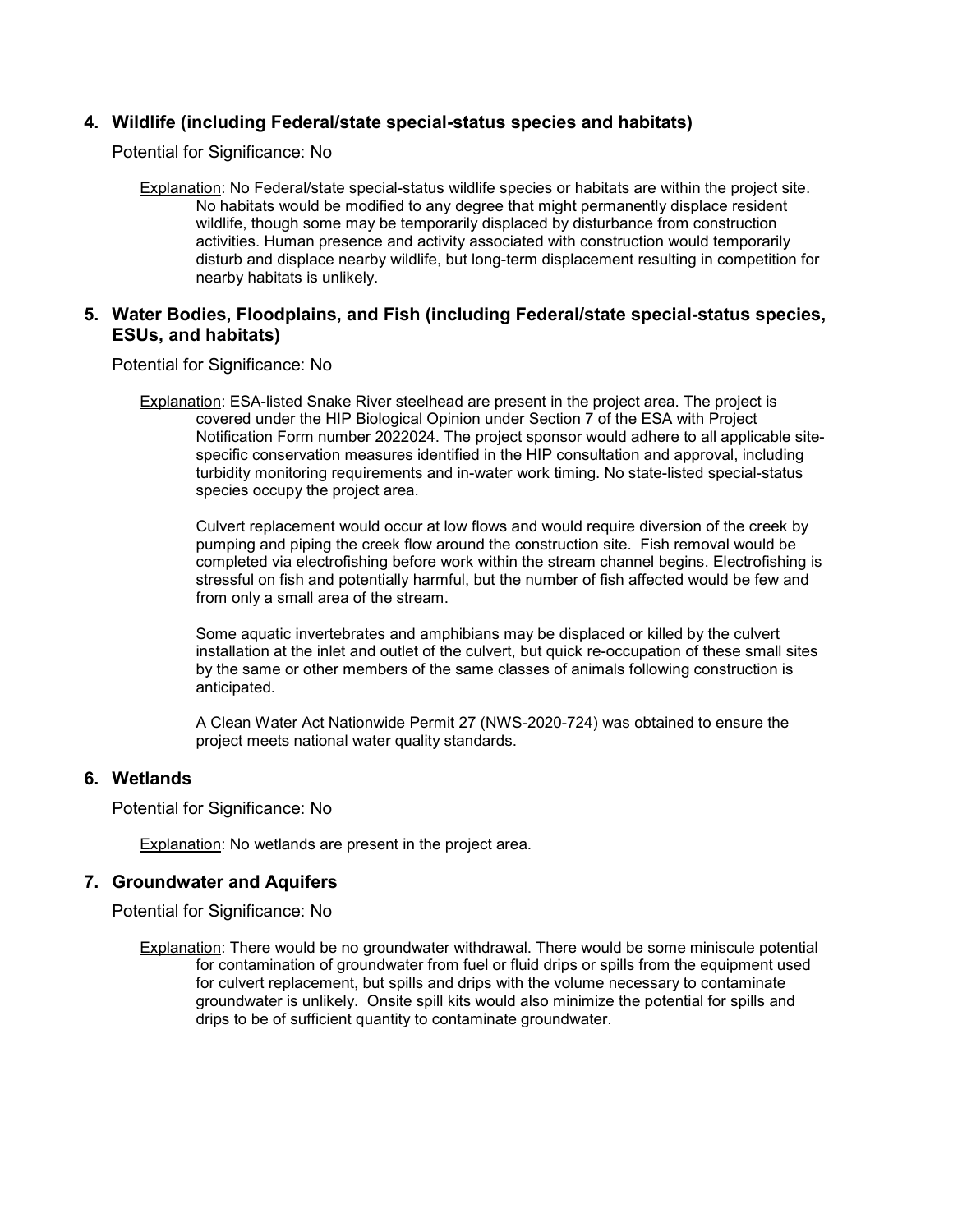## **8. Land Use and Specially-Designated Areas**

Explanation: The project would not change the capability of the land to be used as it was prior to project actions. There would be no land use changes, and no impact to speciallydesignated areas.

## **9. Visual Quality**

Potential for Significance: No

Explanation: No visually-prominent vegetative, landform, or structural change would be made. Culvert replacement would not change the overall visual character of the landscape along, or as seen from, local roads.

#### **10. Air Quality**

Potential for Significance: No

Explanation: There would be some exhaust and greenhouse gas emissions from the motorized equipment used for culvert replacement, but these are short-term actions, and no long-term source of emissions or exhaust is created. Vehicles used to transport workers, supplies, and equipment to the site would be another potential source of exhaust and greenhouse gasses, but this also would be minimal and short-term.

#### **11. Noise**

Potential for Significance: No

Explanation: There would be some short-term noise impacts from the heavy equipment used for the culvert replacements, but this type of noise is not inconsistent with that of common logging, ranching, or farming operations in the local area.

## **12. Human Health and Safety**

Potential for Significance: No

Explanation: Vehicle and excavator operation, and working with hand and power tools have their attendant risks to equipment operators, but there would be no condition created from this action that would introduce new human health or safety hazards or risk into the environment. No condition created by this action would increase the burden on the local health, safety, and emergency-response infrastructure.

## **Evaluation of Other Integral Elements**

The proposed project would also meet conditions that are integral elements of the categorical exclusion. The project would not:

**Threaten a violation of applicable statutory, regulatory, or permit requirements for environment, safety, and health, or similar requirements of DOE or Executive Orders.**

Explanation: N/A

**Require siting and construction or major expansion of waste storage, disposal, recovery, or treatment facilities (including incinerators) that are not otherwise categorically excluded.**